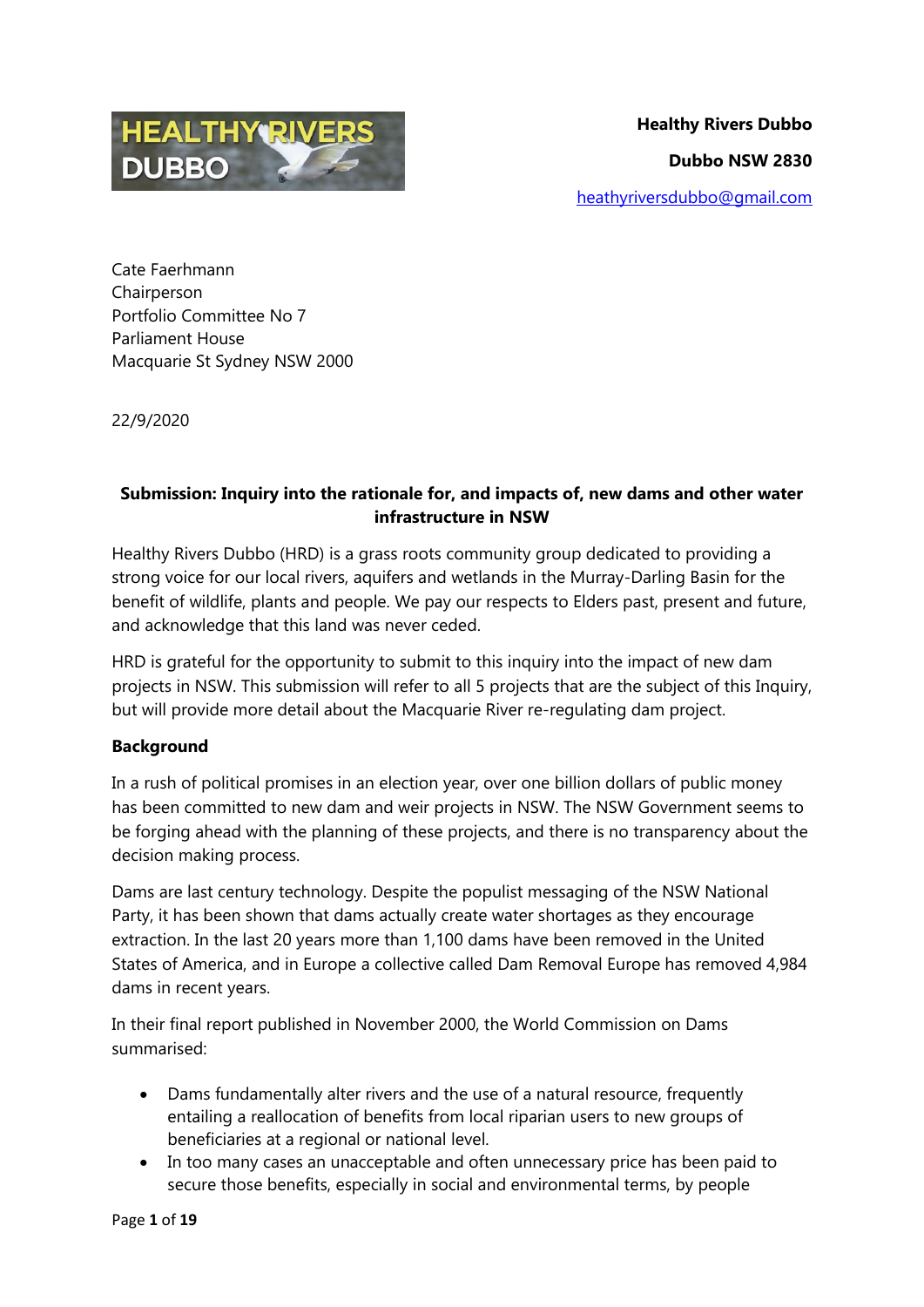displaced, by communities downstream, by taxpayers and by the natural environment.

 Lack of equity in the distribution of benefits has called into question the value of many dams in meeting water and energy development needs when compared with the alternatives.

Water security issues experienced in NSW in the recent unprecedented drought cannot be solved by the 5 projects that are the subject of this inquiry.

## **Term of Reference**

## **(a) the need for the projects, including the historical allocation of water and consideration of other options for ensuring water security in inland regions,**

The new dam projects, Raising Wyangala Dam Wall, Macquarie Re-regulator, Dungowan Dam and Mole River Dam are National Party election promises. There is no demonstrated need for these projects.

The Wyangala, Dungowan and Mole River projects are being unnecessarily fast tracked under the Water Supply (Critical Needs) Act 2019 which was rushed through NSW Parliament last November. This legislation is no longer relevant because all critical needs in NSW are now being met since rainfall events commenced in February 2020 and the state is now entering a period of above average rainfall. All storages in NSW are now at a level to supply critical human needs and water allocations for all categories of water license.

The NSW Water Supply (Critical Needs) Act should be repealed.

A key recommendation of the NSW State Infrastructure Strategy 2018-2038 water strategy is to develop Regional Water Strategies. These have not been completed or released for public comment. Another justification for the projects is that they are in line with recommendations in the WaterNSW's 20 Year Infrastructure Options Study. This study was developed with little or no public consultation. It is a very high level document, little more than a colourful brochure. It is far from a feasibility study.

The first detailed information on the five projects available to the public appeared in WaterNSW referrals under the Federal Environment Protection and Biodiversity Conservation Act 1999 (EPBC Act) in May 2020.

The scoping reports lodged under the referrals state that the projects are aligned with the NSW Government's 20 year infrastructure investment plan set out in the State Infrastructure Strategy 2018-2038, and the WaterNSW 20-year Infrastructure Options Study 2018. The key purpose of the Macquarie River, Dungowan, Mole River and Wyangala projects is to improve reliability of supply to general security water licenses. This purpose was reiterated in the referral documents under the EPBC Act.

WaterNSW, as a state corporation, has a conflict of interest in advocating for additional water to sell to their general security customer base, at the expense of water now available to the environment and end of system basic rights.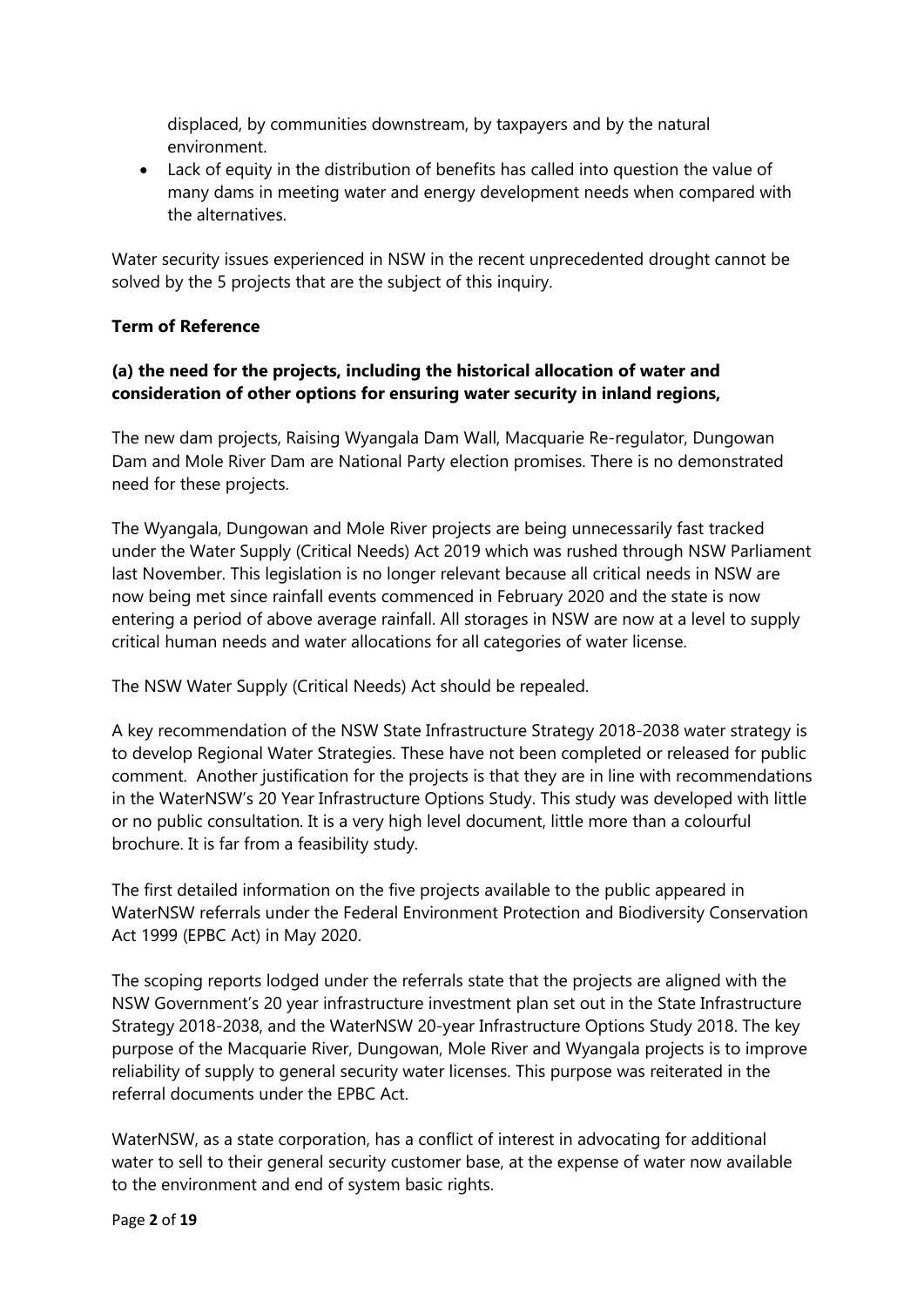#### Mole River Dam:

The WaterNSW scoping report lodged with the referral to the Federal environment agency claims the proposal will offset high evaporation rates in on-farm storages and provide more certainty. More efficient management of on-farm storage and water demand would be a better solution.

## Dungowan:

There has been no demonstrated need for the enlargement of Dungowan Dam by the proposed 22.5 GL (billion litres). This will not provide long-term water security for Tamworth under climate change predictions. Previous feasibility studies for the dam found it was too expensive.

The new Dungowan Dam is unlikely to benefit Tamworth because there is uncertainty around the retention of the 6 GL in the existing dam and 5 GL has been promised to irrigators. This leaves 11 GL at a cost of \$44,000 per ML for construction.

Increasing the size of Dungowan will not make a difference to drought security under current water allocation rules in the Peel River water sharing plans

The funding available for the dam (\$484m) could cover costs of a water recycling scheme, water tanks for each building, storm water harvesting for Tamworth.

#### Wyangala:

There is no justification for this project other than to improve water security for general security licence holders in the Lachlan Valley by an estimated 21.5 GL per year. This will increase water extraction by one set of users while impacting on water availability to the end of the system.

The raising of the dam wall will not improve water security in the Lachlan under the current water allocation rules. The main outcome of the project is more water for WaterNSW to sell to general security customers. The capture of an additional 650 GL of inflows to the Lachlan River will cause a decrease in water available to Lake Cargelligo, downstream stock & domestic users, basic rights and to the environment. This will cause a decrease in regional water security, particularly at the end of the Lachlan system.

#### Western Weirs Project:

There is a need to assess all of the structures on the Barwon and Darling-Baaka Rivers collectively. This project is an opportunity to identify obsolete structures that are blockages to fish passage and the free flow of the river, and remove them. Instead of replacing or restoring weirs that are for town water supplies, town water supplies would be better provided by off river storages than by replacing weir structures incorporating fish passage.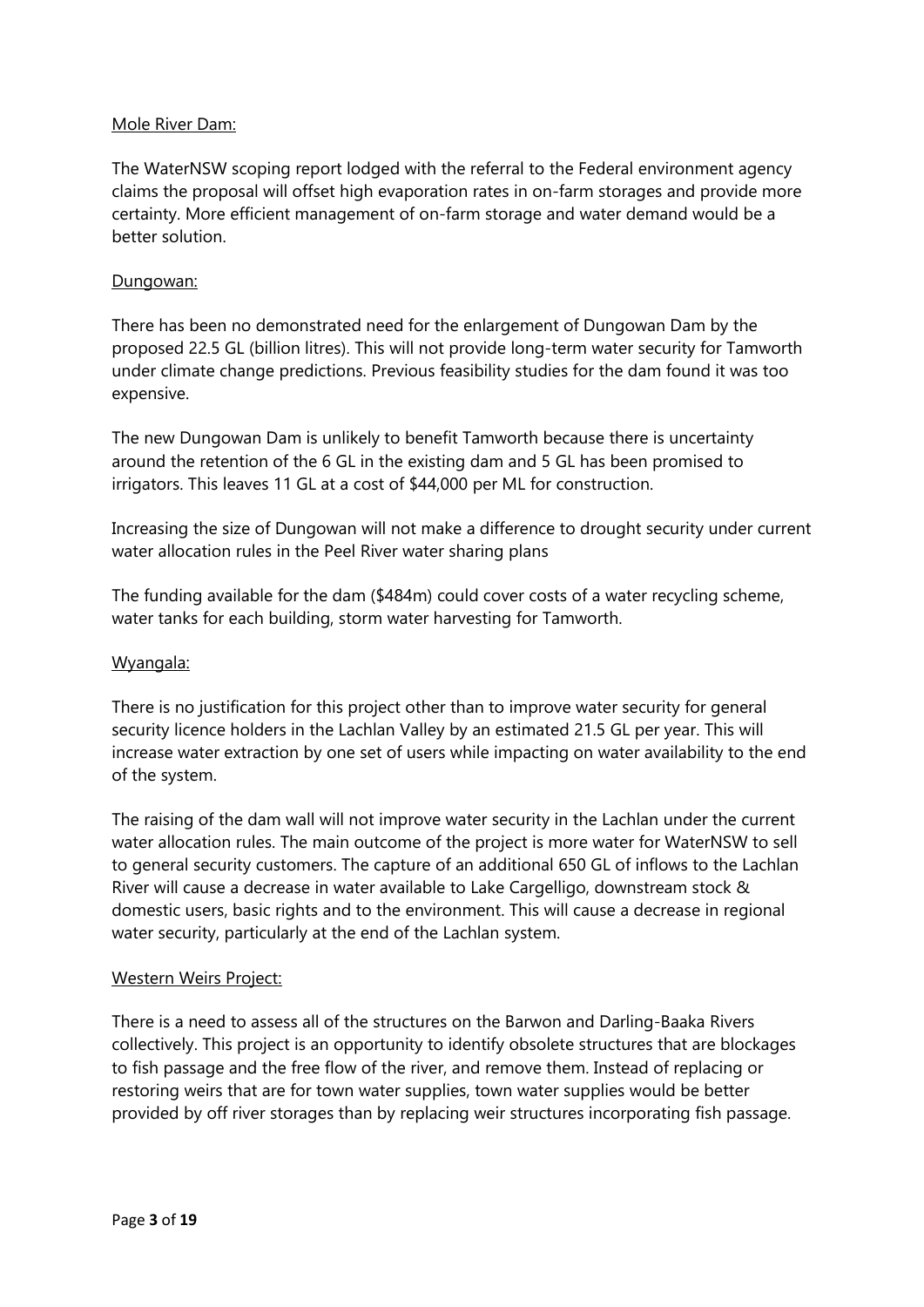The cost of a 640 Megalitre off river storage would be less than half a million dollars. The cost of replacing a weir with fish passage could be up to \$9 million. To reduce evaporation there are commercial products such as Floating Pond Cover Products<sup>1</sup> available.

## Macquarie River re-regulating dam – justification:

The Macquarie River re-regulating dam will only hold general security licences. The objectives of the project as listed on the projects' WaterNSW webpage are:

- Achieving improved long-term water security strategic objectives in the Macquarie Valley
- Improved delivery efficiency to customers downstream of Gin Gin
- Reduced transmission losses when transferring and delivering water through the river system on an annual basis; and
- Maximise available water for general security customers within the sustainable diversion limits set under the Murray-Darling Basin Plan.

WaterNSW and the NSW Government claim the project will only capture 'rain cancelled' irrigation orders and re-regulate them for later release.

This project will increase the long term annual average general security availability by about 14 GL a year, according to a WaterNSW consultant talking at a small public gathering at Gin Gin on 7/9/2020. This is a relatively small volume when compared to the volumes typically extracted in a year by general security customers in the regulated Macquarie River source. In the two years to 30/6/2019, 450 GL was extracted by general security irrigation customers.

It is however, a very important volume for the environment to receive. There is no end of system target for the regulated Macquarie River, making rain cancelled orders a very critical element of the limited volumes of planned environmental water that flows below Marebone in a typical drier year. Documents presented to stakeholders and posted on twitter show a significant modelled reduction of low to small flushes and flows of up to 6.2% at Marebone.<sup>2</sup>

If the project is being built just to capture rain fall rejected orders, it is an exorbitantly expensive project to capture such a relatively small amount of water from the consumptive perspective.

Although WaterNSW and the NSW Government deny that they will catch tributary inflows from the Bell, Little and Talbragar Rivers, their documentation suggests otherwise, as discussed in detail below.

## Macquarie River re-regulating dam WaterNSW campaign:

The community was told in community consultations (hosted by GHD and WaterNSW) in November 2019 that the licenced environmental water holders supported the project, as their accounts will have more water in them. As there will be an overall reduction in the

<sup>1</sup> <https://www.awtti.com/floating-cover/>

<sup>2</sup> <https://twitter.com/FullCostRecover/status/1286279477811507205>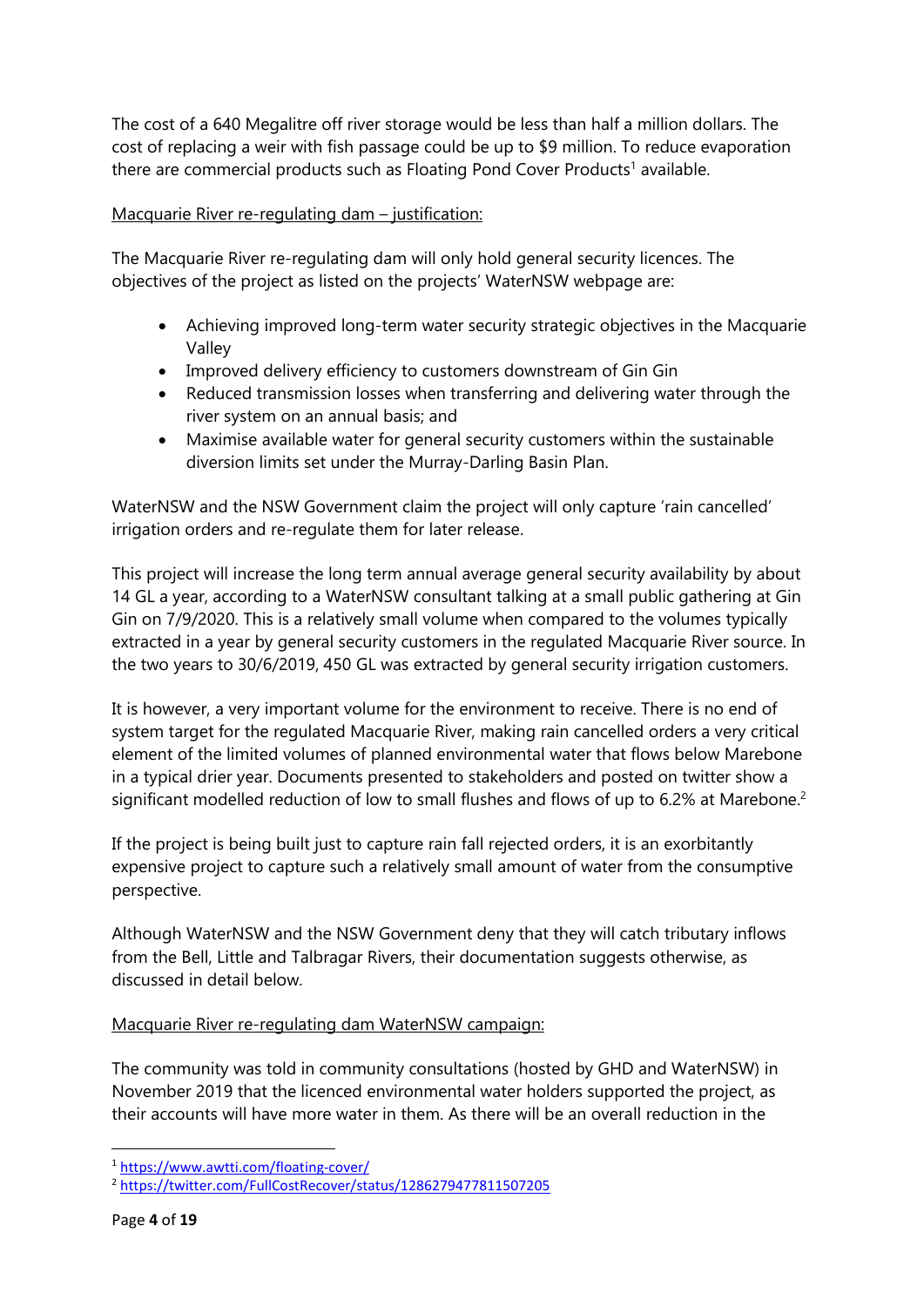volumes of water leaving the regulated section of the Macquarie, the net impact to the environment will be significantly negative. It has since been confirmed that the Commonwealth Environmental Water Holders' Office, NSW DPIE EES, nor NSW Fisheries have never publically endorsed the project. We were lied to.

At another public consultation in November 2019, the public were told that the project would be good for the Macquarie Marshes, because they get too much water and the roots of the plants rot. This is a direct lie that feeds into the narrative in this valley about the Marshes getting 'too much water'.

There has been a long running and toxic campaign in the Macquarie Valley to paint the picture that the Macquarie Marshes gets too much water, perpetrated and perpetuated by vested interests upstream. WaterNSW take advantage of this biased campaign when it suits them.

Earlier in 2020, Adrian Langdon from WaterNSW presented the following graph to the public at a drought update hosted by Dubbo Regional Council.



It appears the 20% shown here as 'other flows to the Marshes' is actually essential requirements. Essential requirements is the water used to deliver orders.

For reference, this pie graph shows a typical proportion of the water resource that is considered essential requirements.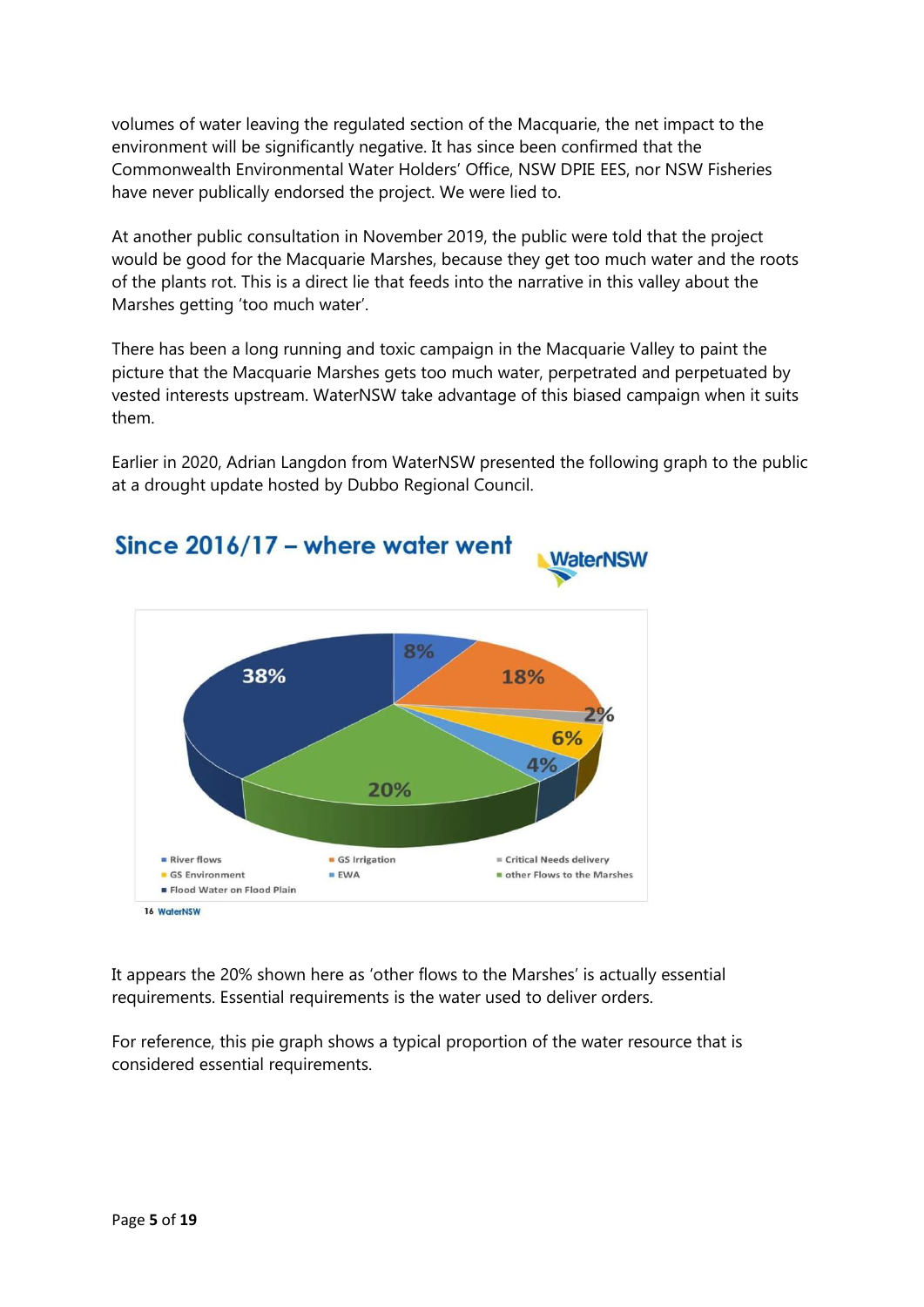#### Resource Distribution and Drought Restrictions (August 2019 to May 2021)



WaterNSW are very proud of how tightly they operate the regulated section of the Macquarie River, reducing the volumes used to deliver orders to under 3% of delivered volumes.<sup>3</sup> It is extremely unlikely that over a whole year any essential requirements water reached the Macquarie Marshes.

WaterNSW representing essential requirements on a graph as 'other flows to the Marshes' is **outrageous** and **misleading**.

Technically, essential requirements are classed as a type of Planned Environmental Water (PEW). When the NSW Government and WaterNSW are trying to present the message to the public that irrigation only takes a certain % of water from a river system (17% in the case of the Macquarie), they are very happy to imply that all water that isn't taken for irrigation goes to the environment.

The Mayor of Narromine Craig Davis and Dugald Saunders MP Member for Dubbo are among those who publically perpetuate the myth that 17% of flows on the Macquarie go to irrigation, and 80% goes to the environment. This assertion is harmful and factually incorrect. According to their own graph "Where Water Went", 10% was managed for the environment including the Macquarie Marshes.

When it comes to justifying the Macquarie River re-regulating storage however, the NSW government, WaterNSW and even the Mayor of Narromine and Member for Dubbo are strong in their assertion that operational surpluses belong to the consumptive pool, and need to be physically recaptured and re-regulated.

The 38% 'Flood Water on Floodplain' includes vast unmeasured and undeclared volumes of water that is diverted with levies for free into private storage – or floodplain harvesting. Healthy Rivers Dubbo estimates from the limited available information that the volume of floodplain harvesting take in the Macquarie in 2020 at somewhere between 90 and 130 GL.

<sup>&</sup>lt;sup>3</sup> https://www.waternsw.com.au/ data/assets/pdf file/0019/145261/Macquarie-Operations-Plan-June-[2019.pdf](https://www.waternsw.com.au/__data/assets/pdf_file/0019/145261/Macquarie-Operations-Plan-June-2019.pdf)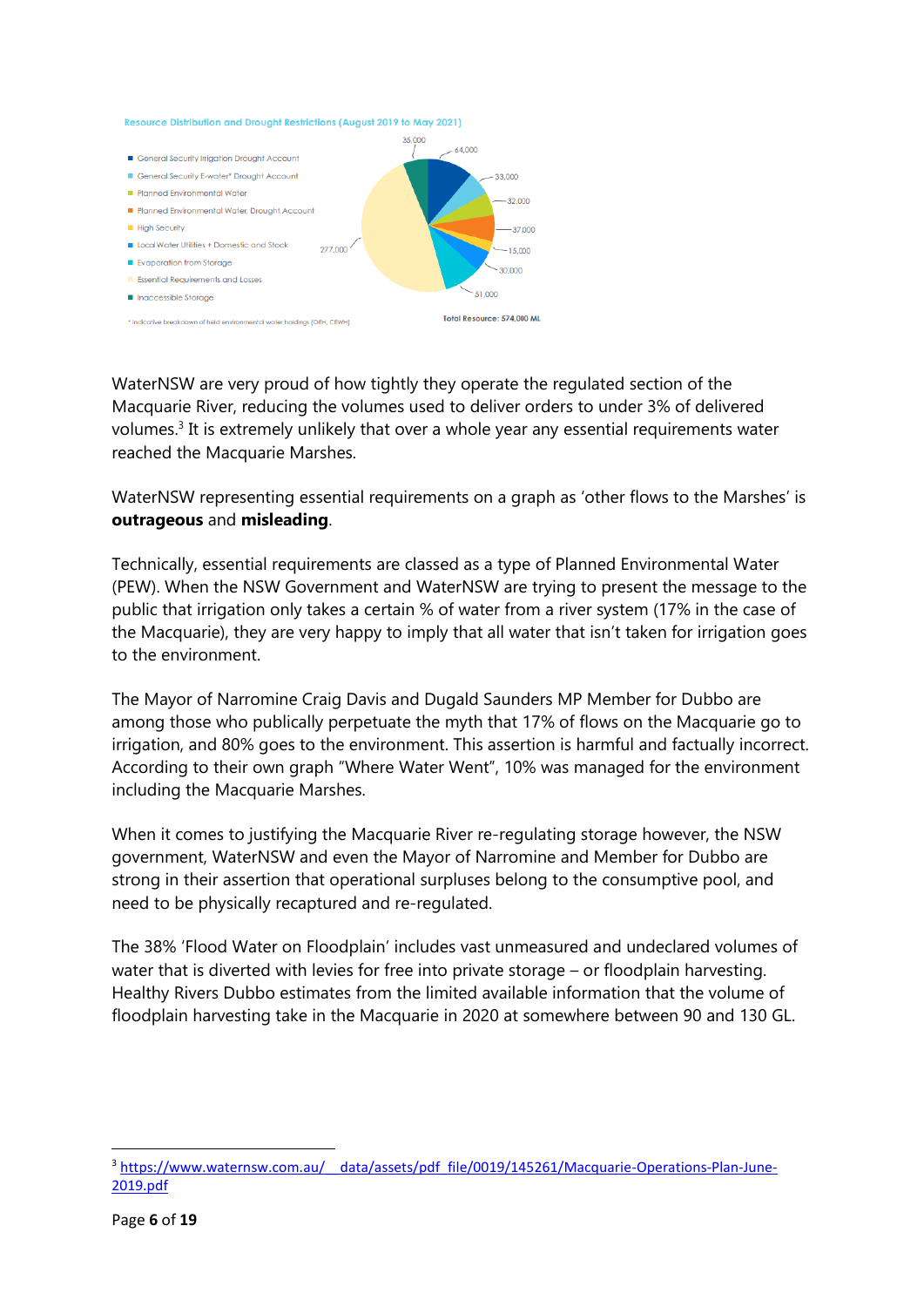This graph led to a member of the public writing a letter to the editor of a local paper claiming that 78% of water released from Burrendong dam from 2016- 2019 was for the environment. In truth, only 26% was released and managed for the environment.

#### Water Management Rules in the Macquarie Valley:

By changing some rules and conditions in the policy settings, water sharing plan (WSP) rules and protocols in the Macquarie Valley, water security in the valley could be improved without the need for the re-regulating dam to be built.

a) The Macquarie is a 'credit river', where water is allocated that is not physically in Burrendong dam, but only forecast to be.<sup>4</sup> Allocating water that is physically in the dam would reduce the risk of the Macquarie River flows ceasing as they did at Warren in 2019/2020 water year.

b) An amendment to WSPs in 2014 capped the drought of record data that can be used to calculate the available Water Determinations (AWD) in NSW to before the commencement of the WSP. In the Macquarie Valley's case, that is 2003. Because of this rule, AWDs in the future cannot take into account rainfall and inflow data from the recent unprecedented crippling drought of 2017-2019. This rule change has shifted the priority for providing security and reliability to general security license allocations thus threatening town water supply and critical human needs.

c) There is a protocol in place in the Macquarie Valley that would allow WaterNSW to debit customer's accounts by the volume of water they order, as opposed to the volume that they pump, however this protocol has not been used.<sup>5</sup> Debiting customer orders by the volumes ordered would discourage over ordering, meaning WaterNSW would not take a financial hit when customers over order, and negate the need to construct an expensive structure.

## Historical Allocation in the Macquarie Valley

When Burrendong dam was completed in 1966/67 the yield of the Macquarie River was assessed as 406 Gigalitres (GL – a billion litres). The total allocation of regulated and supplementary flow water for the system is now 899  $GL<sup>6</sup>$ . The NSW 2014 State Infrastructure Strategy Update on page 89 explains that the size of the irrigation industry exceeds the yield capacity of the Valley.

To address over allocation, the NSW Government proposed the re-regulating dam, instead of addressing the obvious issue of over-allocation.

 $\overline{a}$ 

<sup>&</sup>lt;sup>4</sup> The human dimension of water availability: Influence of management rules on water supply for irrigated agriculture and the environment Celine M.M. Steinfeld Ashish Sharma Raj Mehrotra Richard T.Kingsford <sup>5</sup> [https://www.waternsw.com.au/\\_\\_data/assets/pdf\\_file/0006/122685/Water-order-debiting\\_rev3.pdf](https://www.waternsw.com.au/__data/assets/pdf_file/0006/122685/Water-order-debiting_rev3.pdf) <sup>6</sup> Johnson W J (2005) Adaptive management of a complex social ecological system: the regulated Macquarie River in south-eastern Australia. Master of Resource Science Thesis, University of New England.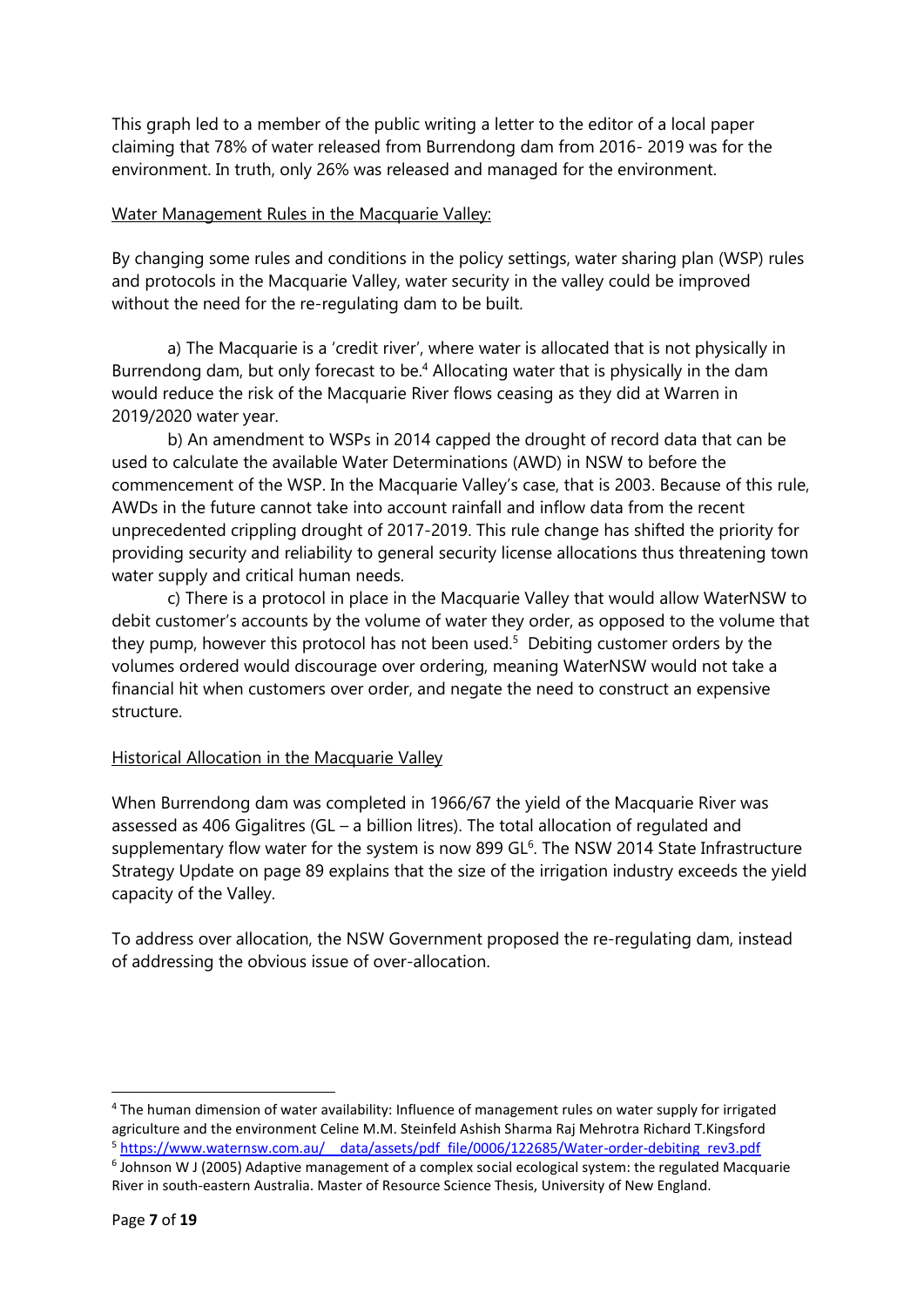## Planned Environmental Water (PEW) in the Macquarie Valley

In the project's EPBC referral (page 6) WaterNSW says "Environmental watering flows to the Macquarie Marshes will be unaffected by the operation of the project" – this is a narrow and misleading definition of environmental water, which should include all forms of free flowing un regulated water in the river. By labelling some types of environmental water 'transmission losses' and 'inefficiencies', WaterNSW propose to turn planned environmental water into consumptive water.

Any increase in general security reliability must be a reduction of planned environmental water. Under the objectives of the Murray Darling Basin Plan there can be no net reduction in PEW.

The projects objectives are to capture and re-regulate 'operational surpluses' as general security, so the water can be used to meet customer orders. 'Operational surpluses' are PEW as defined in the NSW Water Management Act 2000 (c. water that is not committed after the commitments to basic landholder rights and for sharing and extraction under any other rights have been met.), and the Commonwealth Water Act 2007.

The Macquarie Castlereagh regulated water sharing plan doesn't include the entire definition of PEW that is in the Water Management Act. Consistency in the definition of PEW across the whole Basin is needed.

The proponents of the project claim that tributary inflows from below Burrendong dam will not be captured by the project, however the definition of 'operational surpluses' as given on page 16 of the scoping report identifies 'useful tributary contributory inflows' as part of that definition.

WaterNSW have not published the volumes of tributary inflows that enter the Macquarie River from below Burrendong dam that are used to meet customer orders. This definition of operational surplus will give WaterNSW a blank cheque for capturing tributary inflows and regulating them as general security.

General security licenses have the lowest priority under the NSW Water Management Act 2000 (WMA). Environment, basic rights and town water supply have a higher legal priority. These higher priorities, especially planned environmental water and basic rights, will be impacted by the project through the capture of water that currently flows downstream.

The hierarchy of the WMA is being ignored by WaterNSW and by the State infrastructure strategy.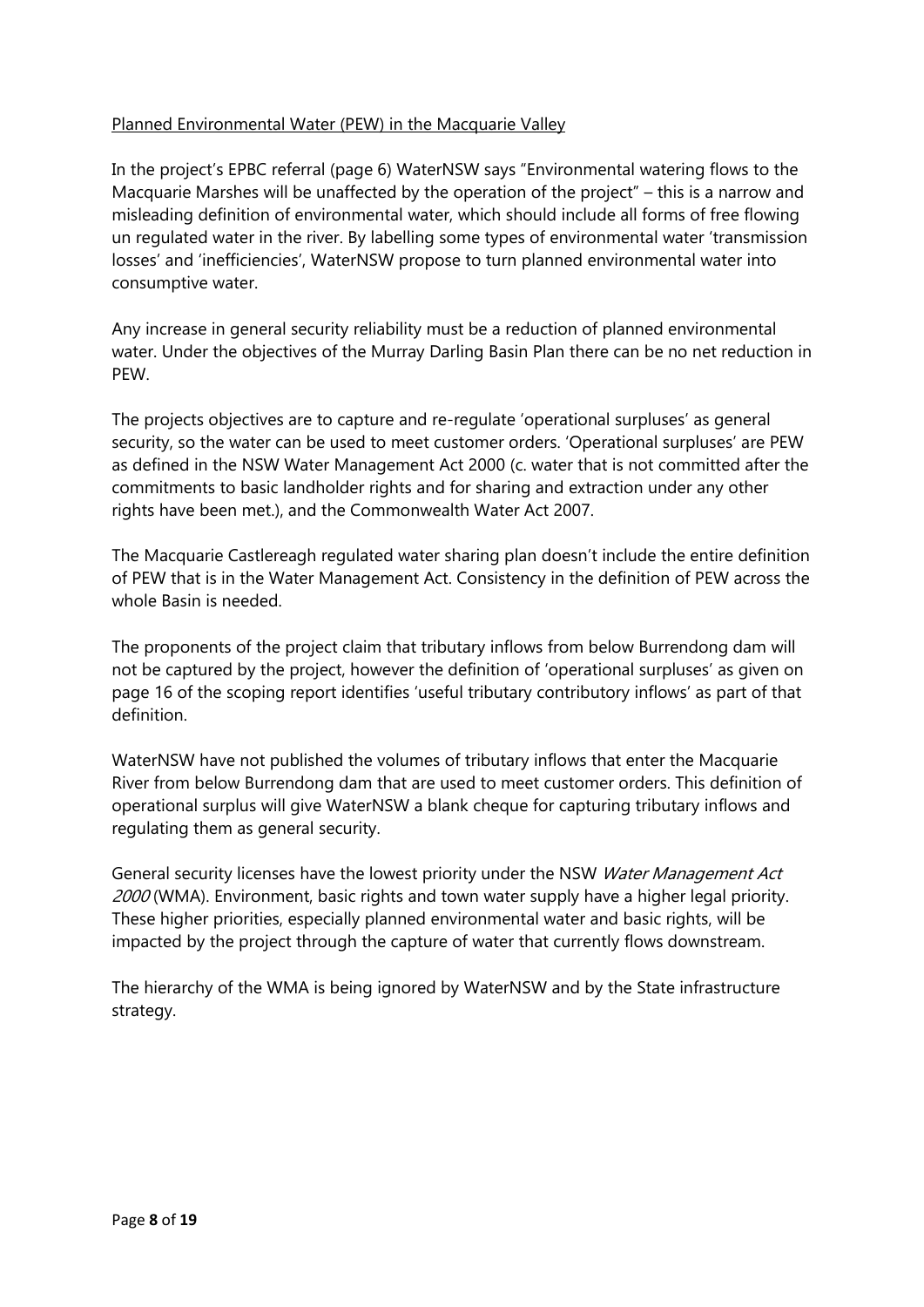## **(b) The economic rationale and business case of each of the projects, including funding, projected revenue, and the allocation and pricing of water from the projects,**

In October 2019 a joint announcement was made by the Prime Minister and NSW Premier to invest over \$1b of public money in new dam projects in NSW. There is no economic rationale provided to invest over \$1b of public funding in new and enlarged instream water storages in inland NSW.

The key purpose of the main projects, as outlined in the WaterNSW scoping reports, is generally to provide increased water security for general security water licences. Under current water planning rules this will be at the expense of town water supply, high security licenses, stock & domestic licenses, basic rights and planned environmental water.

#### Mole River:

The business case for the Mole River Dam proposal is under development at the same time as survey work is undertaken for the Environmental Impact Statement. The Jacobs Report commissioned by WaterNSW in 2017 found the Mole River Dam to be financially unviable. There has been no consultation or transparency around decisions made to invest public money in this project.

There has been no WaterNSW public engagement or consultation on this project.

There is no disclosure about the ongoing funding for the management and maintenance of the project. The NSW Government takes a user pays approach through the Independent Pricing and Regulatory Tribunal for WaterNSW budget allocations. There has been no consultation about impacts on water charges and pricing for water license holders.

The proposal will not be suppling town water to Tenterfield or to upstream agricultural enterprises. The beneficiaries of the investment are likely to be a small number of licence holders in the regulated Border Rivers.

A business case for this proposal, including the costs and beneficiaries, should be publicly available before any further planning activity is undertaken.

#### Dungowan:

While the purpose of the Dungowan Dam is primarily to supply Tamworth town water, there has been a provision to guarantee 5 GL/yr to general security licenses. This will impact on the reliability for Tamworth water supply.

A full business case will not be completed until June 2021 and will not be fully disclosed to the public. The environmental assessment is being conducted at the same time. There is a lack of transparency and poor consultation in regard to investment of public money on a project that is likely to fail to meet its purpose.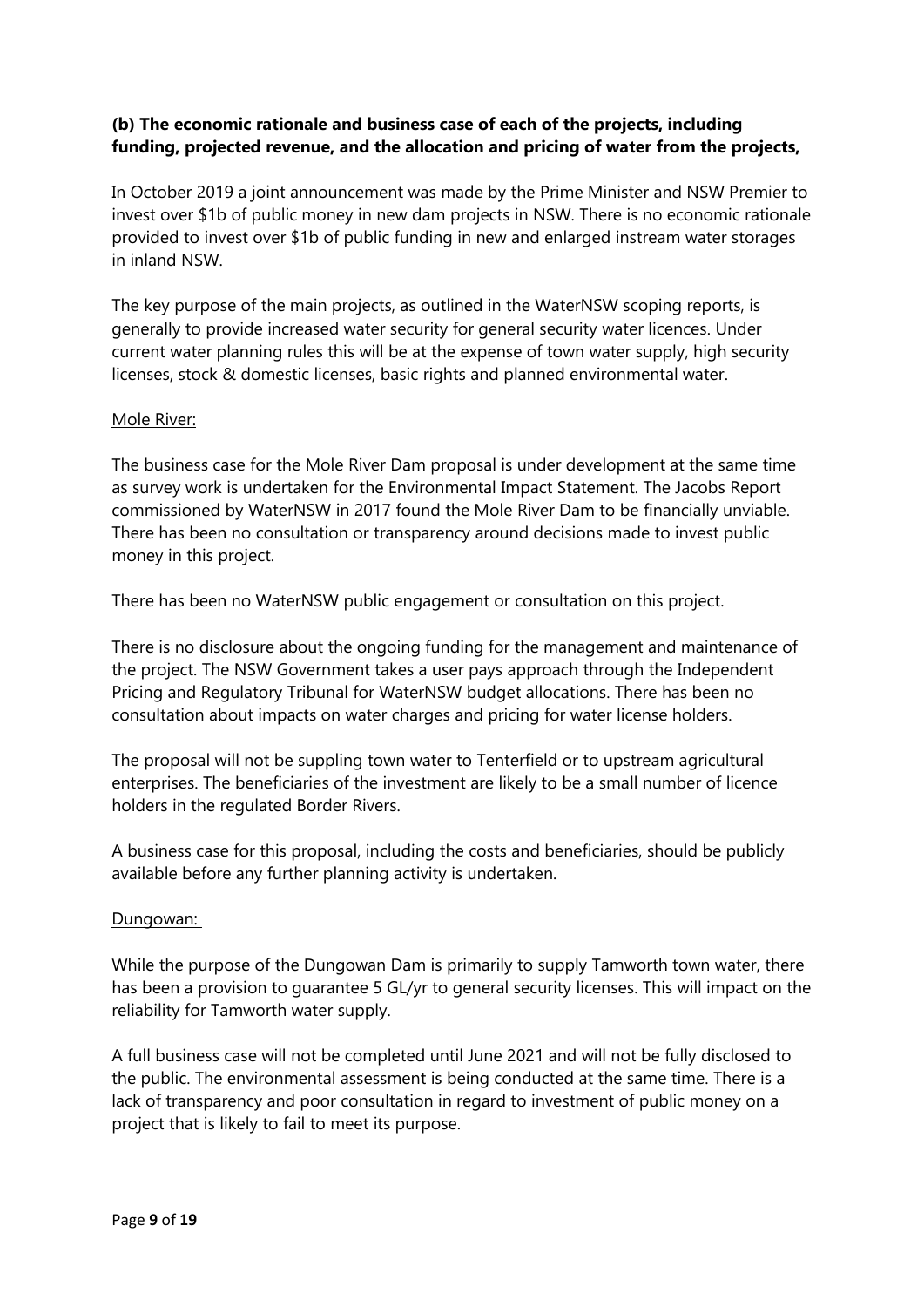There is confusion over who will own and operate the dam between WaterNSW and Tamworth Regional Council.

It is assumed that general security license holders will have increased annual costs to cover improved water security. Tamworth ratepayers have already had a price hike to pay for the augmentation of Chaffey Dam in 2016 that failed to improve security of town water supply. Tamworth ratepayers have already been charged for the augmentation of Chaffey Dam.

There is no information regarding the inclusion of fish passage and mitigation of cold water pollution within project costings.

## Wyangala:

No business case has been provided for the raising of Wyangala Dam wall by 10m while the Water Minister has directed WaterNSW in June 2020 to advance planning and early works for the project. Wyangala Dam, at 1,217 GL capacity, is already one of the largest water storages in NSW. A 53% increase in storage capacity has not been economically justified.

\$650m of public money has been announced for the project. There has been no transparency around the decision-making for this funding announcement. There is no disclosure about the ongoing funding for the management and maintenance of the project.

The justification for investing \$1m per Gigalitre increase in storage has not been made. The return on this public investment is unclear. The cost per Megalitre of increased water security by 21.5 GL/year is approx. \$30,200 for general security licence holders.

The rationale is a Federal Government policy to increase agricultural production. However, this is reliant entirely on rainfall and inflows to the storage.

When questioned in the Senate, Phillip Glyde pointed out that any extra water captured by new dam projects would have to be sourced from the market:

Senator HANSON-YOUNG: Mr Glyde, if there is a commitment to stay within the sustainable diversion limits—and that is a legal requirement, is it not? Mr Glyde: That's correct.

Senator HANSON-YOUNG: Who is going to be offsetting what is in there, or are there going to have to be changes to make sure that people downstream still have access to the water that is captured and stored?

Mr Glyde: The proponent of the dam that you're talking about would be the entity that would have to acquire that water from within the market. Where that would come from, given water trade and things like that, is almost impossible to tell. 7

<sup>7</sup>[https://www.aph.gov.au/Parliamentary\\_Business/Hansard/Hansard\\_Display?bid=committees/estimate/6ec5](https://www.aph.gov.au/Parliamentary_Business/Hansard/Hansard_Display?bid=committees/estimate/6ec597c8-3fd7-443b-a0e3-1ba2db1bea1a/&sid=0000) [97c8-3fd7-443b-a0e3-1ba2db1bea1a/&sid=0000](https://www.aph.gov.au/Parliamentary_Business/Hansard/Hansard_Display?bid=committees/estimate/6ec597c8-3fd7-443b-a0e3-1ba2db1bea1a/&sid=0000)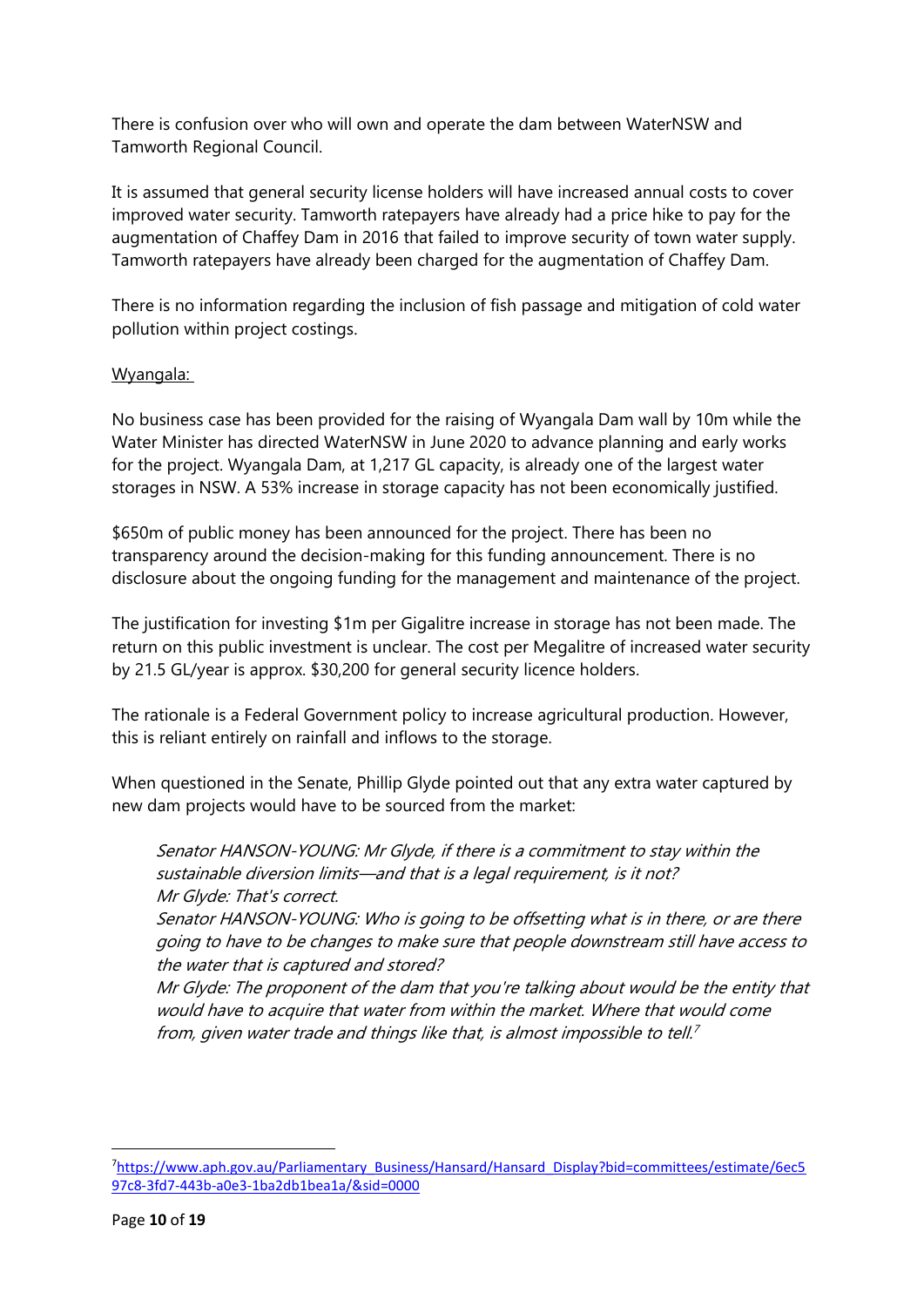### Western Weirs Project:

Tourism including recreational fishing is a critical industry for the Barwon and Darling-Baaka Rivers. Weir pools encourage carp and blue green algae. Native fish need to have flowing rivers to thrive, feed, breed and migrate. In less than 100 years there has been a reduction of native fish populations by about 90%, due largely to blockages to fish passages and the other impacts of weirs and dams.

The Western Weirs project provides the opportunity of restoring reaches of the river system so there are more sections that are not artificial pools.

## Macquarie River re-regulating dam:

Modelled figures of the expected long term increase in general security availability have been presented to some stakeholders, with instructions not to distribute. The figures are not available to the public, and are critical for the public's understanding of the project.

The Member for Dubbo Dugald Saunders MP stated on the John Laws Show 21/7/2020<sup>8</sup> that the project would mean "not one drop of water extra that goes to irrigation."

The public deserved to know exactly how much extra water will be available for general security entitlements through increased reliability.

The projected cost of the project has not been made public, although we do know it will cost over \$30,000,000 as it is a state significant infrastructure project. Minister Pavey has said in response to questions in parliament that the costs will be in the business case.<sup>9</sup>

The Member for Dubbo Dugald Saunders MP has said emphatically in public on the John Laws Show 21/7/2020<sup>10</sup> that the business case would be made public. WaterNSW have said that despite the Member for Dubbo's public promise, there is a good chance the business case will not be made public.<sup>11</sup> The public has a right to know the expected cost of the project, we would like to see the business case.

No indication of projected revenue or return on public investment has been released.

The State significant infrastructure development application for the Macquarie River Reregulating storage project should be cancelled.

 $\overline{a}$ 

<sup>8</sup> [https://healthyriversdubbo.com/2020/07/26/dugald-saunders-confirms-height-of-new-dam-on-the](https://healthyriversdubbo.com/2020/07/26/dugald-saunders-confirms-height-of-new-dam-on-the-macquarie-its-a-whopper/)[macquarie-its-a-whopper/](https://healthyriversdubbo.com/2020/07/26/dugald-saunders-confirms-height-of-new-dam-on-the-macquarie-its-a-whopper/)

<sup>9</sup> <https://www.parliament.nsw.gov.au/lc/papers/pages/qanda-tracking-details.aspx?pk=246965>  $10$  ibid

<sup>11</sup> <https://twitter.com/melissagray19/status/1301388863928020992>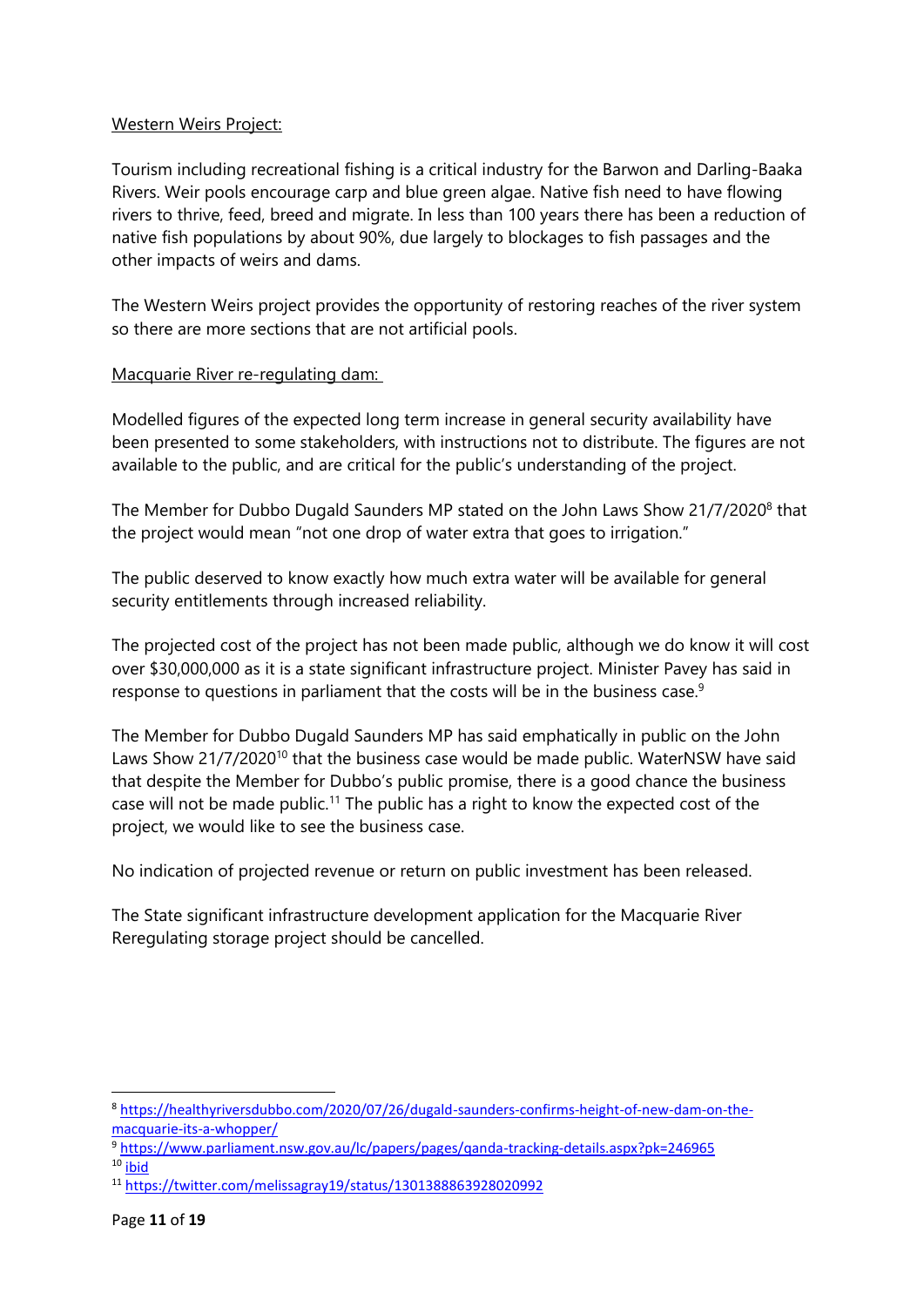## **(c) The environmental, cultural, social and economic impacts of the projects, including their impact on any national or state water agreements, or international environmental obligations,**

The significant environmental impacts of these projects on river systems cannot be offset or mitigated.

These cumulative downstream impacts of withholding a combined volume of 770 GL will not be adequately assessed under the process established to assess and approve the projects on an individual basis.

The preliminary assessments of all the proposed projects have indicated an impact on the endangered Murray Cod through loss of breeding habitat, loss of beneficial flow regimes and further loss of fish passage. Other endangered native fish species identified to be impacted by the dam proposals include critically endangered Silver Perch and endangered Macquarie Perch, also the Purple Spotted Gudgeon, Western Olive Perchlet and Eel-tailed Catfish.

The Murray Cod has suffered significant population decline in the NSW Murray-Darling Basin due to poor water management during the most recent intensive drought. The cost of saving depleted populations through relocation and captured breeding programs will be a waste of money and effort if natural habitat continues to be destroyed through additional large instream structures.

#### Mole River:

The proposal will disturb 829 ha through inundation and construction activities, 778 ha with native vegetation, including critically endangered Box Gum Woodland and endangered Semi-evergreen vine thicket. Preliminary assessment found 15 impacted threatened plant species and 17 threatened animals.

There will be a significant impact on threatened fish species: the nationally vulnerable Murray Cod and threatened Purple Spotted Gudgeon, Western Olive Perchlet and Eel Tailed Catfish. Fish populations will lose upstream and downstream movement to breeding and feeding sites, dividing and isolating populations above and below the dam wall. This impact cannot be mitigated.

Changes in river flow and hydrology will impact on river health. There is a high likelihood of blue-green algal blooms within the storage and of cold water pollution downstream.

The Mole River has high environmental diversity and is recognised as a high ecological value aquatic ecosystem under the Murray-Darling Basin Plan. The regulation of the river through construction of an instream dam will degrade the environmental values of the river.

The Mole River region is country of the Ngarabal and Jukambal First Nations people. The area is highly likely to contain significant cultural heritage values such as scar trees and other indications of First Nations economic activity near the water source. Cultural and spiritual associations with water and connections to country are highly valued by First Nations people.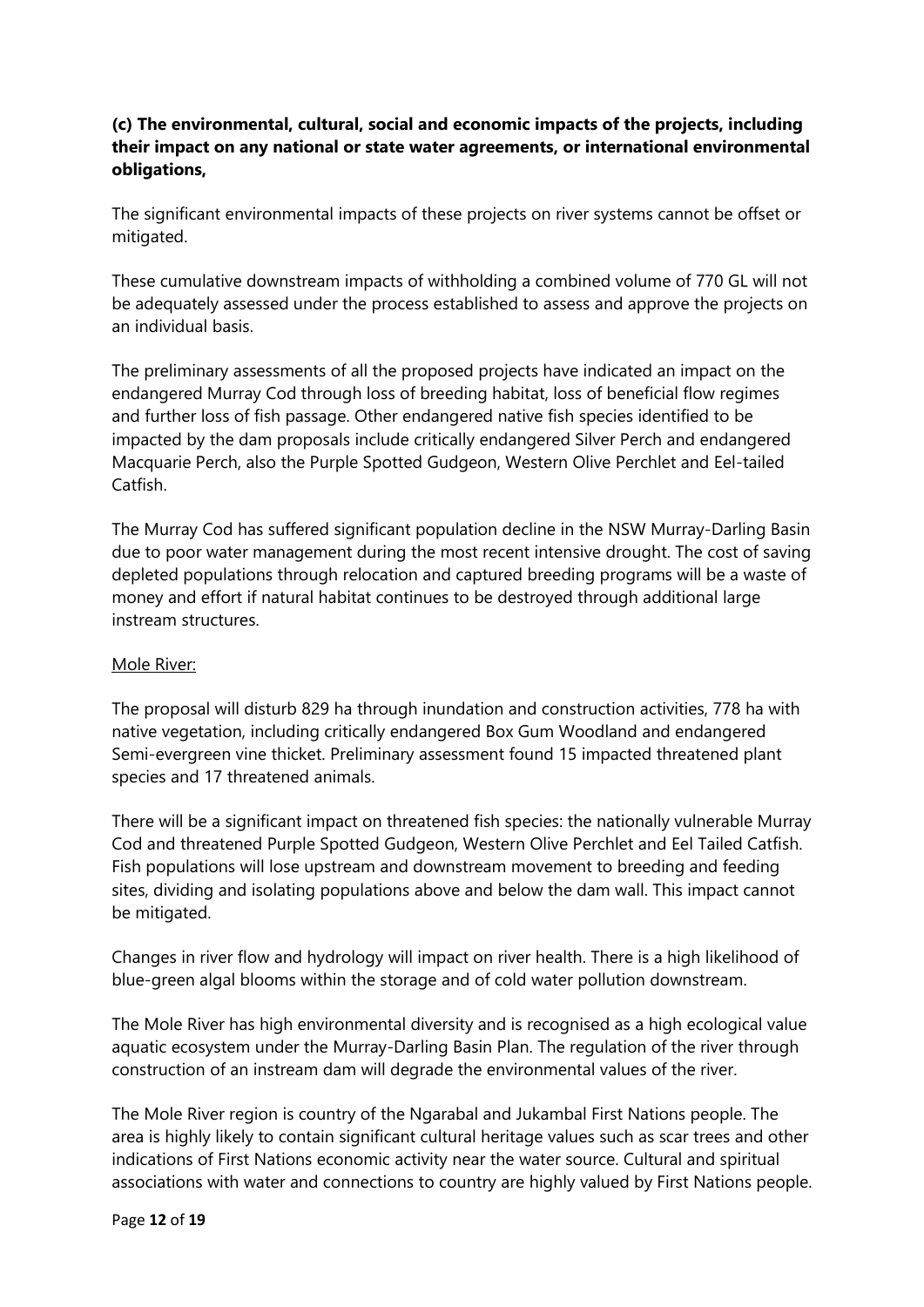Limited archaeological survey work has been conducted in the impact area. Social fabric of a remote rural community will be impacted through the loss of farming land, loss of neighbours and disruption of local community and family networks. Loss of amenity, wellbeing and recreational activities such as fishing and camping on a natural river with high environmental diversity.

Loss of highly productive grazing land, river flats and farming and tourism enterprises in the inundation area and downstream, changes to water licenses and charges, water access rules and water pricing is not being assessed in the planning process.

## Dungowan:

The dam will impact on health of Peel River system – habitat for threatened native fish species listed for protection under Federal environmental law (EPBC Act ) - the critically endangered Silver Perch and vulnerable Murray Cod. Further loss of fish passage will hinder population movements up and downstream.

Other water dependent species that will be significantly impacted include platypus, turtles, blackfish and water birds.

The capture of additional natural flows will further degrade river ecosystem function – temperature, oxygenation, nutrient transfer, macroinvertebrate food sources. Loss of connectivity to the floodplain through increased water capture has a compounding environmental impact.

Natural Resources Commission report on Peel River water sharing plan notes that the proposed replacement of Dungowan Dam with a larger storage will have an impact on inflows to the Peel River and the environment.

An area of critically endangered Box Gum Woodland will be lost in the inundation and construction area. This ecological community supports a range of threatened woodland bird and animal species.

The dam footprint is in Kamileroi First nations country with associations with the Nganyaywana language group to the north, Birpai language to the east and Geawegal language to the south. Waterways are generally places with high cultural values for First Nations people.

Loss of natural flows to Dungowan Creek and Peel River will have social impacts through loss of amenity, impacts on basic rights and changes to water availability in connected downstream rivers in Namoi and Barwon-Darling catchments. The loss of flows in downstream rivers has cumulative social impact on townships, health & well-being, recreational opportunities and causes prolonged drought.

The capture of an additional 22.5 GL from Dungowan Creek inflows will impact on water sharing arrangements and rules in the Peel River Regulated water sharing plan.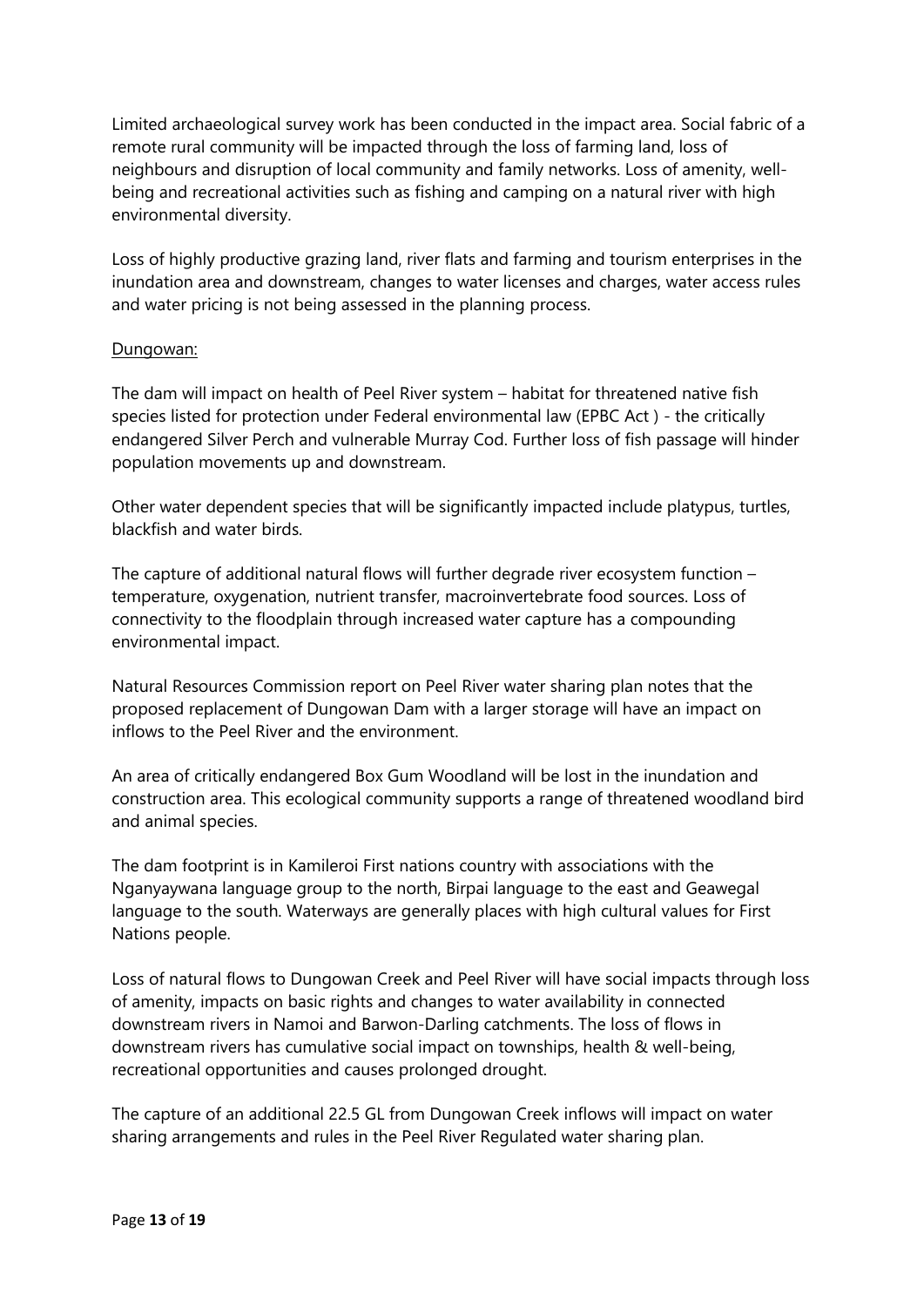The Namoi River is highly connected to the Barwon-Darling River. Namoi inflows are part of the development of the Murray-Darling Basin Plan sustainable diversion limits. Increased impoundment of water in the upper catchment will decrease the volume available downstream. The purpose of the Basin Plan is to recover water to repair degraded river systems. Dams and instream structures are one of the key causes of loss of river health in the Basin.

#### Wyangala:

The project will have significant environmental impacts within the increased inundation zone and on downstream aquatic ecosystems, wetlands of national importance and habitat for migratory birds listed under international agreements through loss of natural flood flows.

Impacted species listed as threatened under the Federal EPBC Act include the critically endangered Silver Perch, endangered Macquarie Perch and vulnerable Murray Cod, 1,391 ha the critically endangered Box Gum Woodland ecological community and other listed species dependent on this woodland habitat.

Mt Davies Nature Reserve will be impacted by higher water levels.

Wyangala Dam has a significant cold water pollution impact. Public money would be best invested in a variable offtake installed in the existing structure.

Significant First Nations cultural values, including burial sites will be impacted within the inundation area. Connection to Country and a healthy river system are important cultural values that will be impacted. Cultural water entitlements have not been allocated in the Lachlan system.

Fast-tracking the displacement of the Wyangala Dam recreation areas is having a significant social impact. Also potential loss of access for neighbouring property owners and communities through the proposed increased inundation area is a significant social impact.

Loss of flows and water availability to downstream water users, especially end of system basic rights users, will have major social and health impacts.

The loss of flood flows to downstream communities will cause increased economic hardship, loss of recreational opportunities and decreased productivity. The capture of an additional 650GL of inflows to the Lachlan River will prolong drought conditions for the mid to end-ofsystem communities.

#### Western Weirs Project:

Flowing habitat is most needed by native fish. Weir pools are ideal for carp and blue-green algae. Alternating wetting and drying of low sides of the channel between natural pools also enhances productivity for the aquatic food chain including fish – that only happens at the top end of a weir pool, not much on the sides.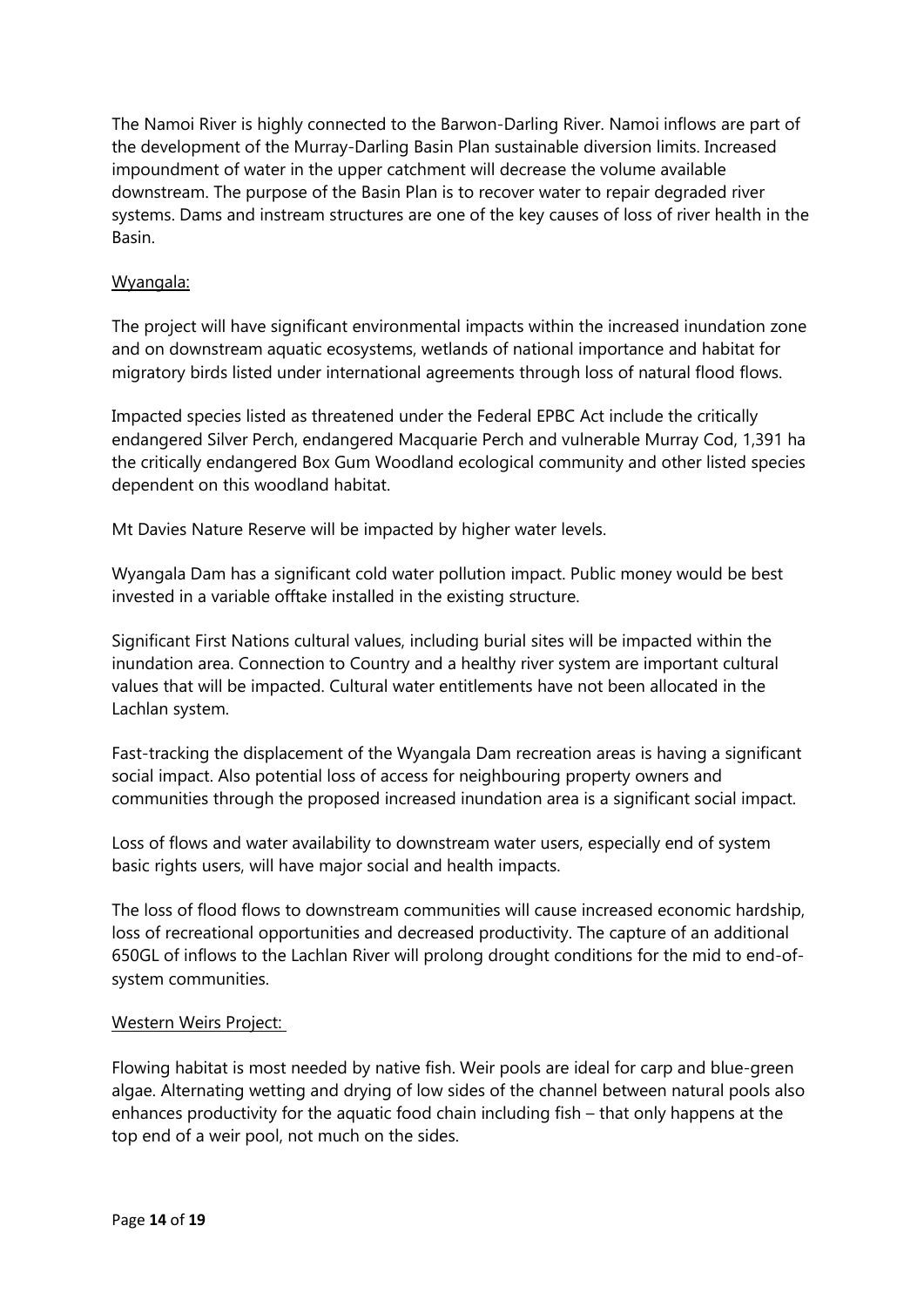## Macquarie River re-regulating dam:

WaterNSW have shown that they are not responsible environmental asset managers.

Currently there are fish passage infrastructures on WaterNSW assets in the Macquarie valley that are in need of maintenance, including the South Dubbo rock fishway that has sapling trees growing in it and the Warren weir vertical slot fishway which is clogged up with sticks and debris.

WaterNSW have had a legal obligation to construct 11 fishways in NSW as dam safety upgrade project offsets for up to ten years. One of the sites owed a fishway is Gin Gin, the site of the planned Macquarie River re-regulating dam. There has been no acceptable explanation as to why these fishways were not funded in the 2014 IPART determination period.

WaterNSW have already designed a fishway to be built on the current Gin Gin weir at its current working level, they will not publically release these plans. They claim the cost of replacing the Gin Gin weir at its current height with a fishway would cost the same as the new re-regulating structure. The public does not know the cost of either project.

The project will inundate a registered Aboriginal Heritage site. The project's Scoping Report states "The nature of the recorded sites suggests that similar sites are likely to exist at other locations along the River and across the landscape." This flippant attitude has caused offence to the First Nations and broader communities in the Wambuul-Macquarie Valley.

There has been no assessment of the socio-economic impact that reducing low flows and freshes by up to 6.2% u/s of Marebone weir<sup>12</sup> would have on businesses and communities downstream. Grazing, recreational fishing, tourism and unregulated irrigation are some of the economic activities downstream of the project that will be impacted by reduced flows.

This dam will be able to redirect planned environmental and unregulated water from the Little, Bell and Talbragar Rivers for irrigation. These unregulated and natural flows currently provide the majority of the remaining critical natural flows in the Macquarie. Natural tributary and unregulated flows are critical for many ecological processes and the organisms that rely on them. They are essential flooding regimes which support some of Australia's most important wetland areas for biodiversity.

In the Scoping Report  $^{13}$ and EPBC referral<sup>14</sup>, WaterNSW state that some of the largest scale waterbird breeding events ever recorded in Australia have occurred in the Macquarie Marshes have been assisted by targeted delivery of water for the environment. This scientifically misleading implication ignores the published science which clearly

 $\overline{a}$ 

<sup>12</sup> <https://twitter.com/FullCostRecover/status/1286279477811507205>

<sup>13</sup> [https://majorprojects.planningportal.nsw.gov.au/prweb/PRRestService/mp/01/getContent?AttachRef=PDA-](https://majorprojects.planningportal.nsw.gov.au/prweb/PRRestService/mp/01/getContent?AttachRef=PDA-1315%2120200303T024253.055%20GMT)[1315%2120200303T024253.055%20GMT](https://majorprojects.planningportal.nsw.gov.au/prweb/PRRestService/mp/01/getContent?AttachRef=PDA-1315%2120200303T024253.055%20GMT)

<sup>14</sup> [https://healthyriversdubbo.com/2020/09/03/a-sobering-read-epbc-referral-for-the-macquarie-river-re](https://healthyriversdubbo.com/2020/09/03/a-sobering-read-epbc-referral-for-the-macquarie-river-re-regulating-dam/)[regulating-dam/](https://healthyriversdubbo.com/2020/09/03/a-sobering-read-epbc-referral-for-the-macquarie-river-re-regulating-dam/)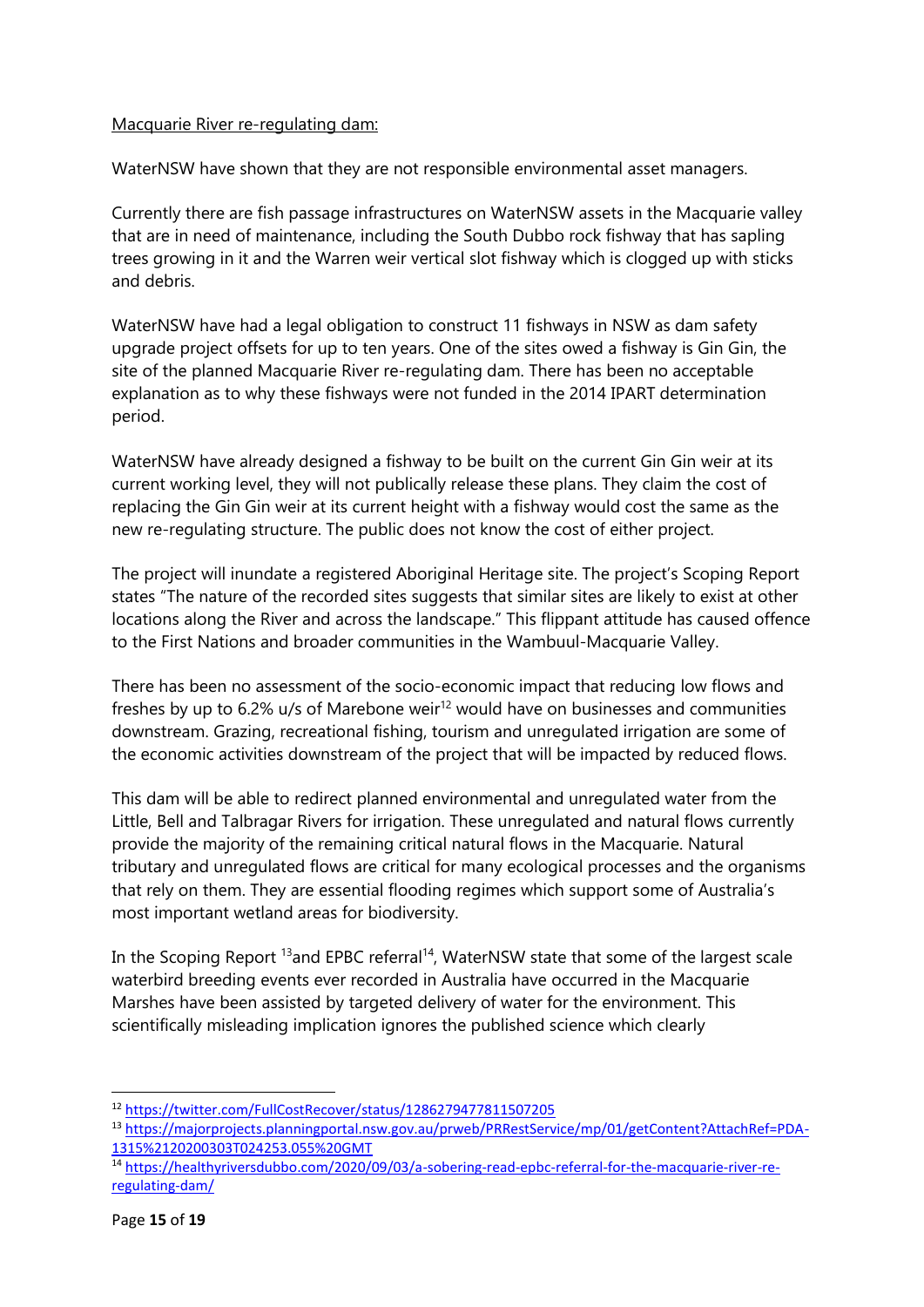demonstrates that it is the natural free flowing unregulated flows that triggers waterbird to breed.<sup>15</sup>

Managed water for the environment is important to maintain habitat in the Ramsar wetlands, but it cannot recreate the natural conditions required to trigger colonial waterbird breeding events. Unregulated tributary flows that are likely to be affected by the project are the most important for the breeding of water birds. The Macquarie Marshes are one of the most important sites for waterbirds in Australia.

It is critical to maximise the volume of uncontrolled flows that reach the Macquarie Marshes to ensure they can facilitate breeding for migratory birds, which marks the area as an internationally significant Ramsar listed wetland. The project is expected to have significant impact on the habitat of 14 species of migratory birds 10 colonial-nesting species, and a total of 233 native species of birds including 77 species of waterbird, some of which are listed as critically endangered.

The Marshes also provide habitat for 60 native reptile species, 11 species of native fish, 29 native mammals, 15 native frogs and 324 native plant species.

Natural flows are the right temperature, they collect carbon from the river banks to kick start the food web, and they coincide with environmental triggers that native wildlife and vegetation respond to. Tributary flows provide the natural variability and quality of water that determines the extent and quality of habitat for the many different species that depend on the Ramsar listed wetlands.

Australia has legal responsibilities under the Commonwealth Water Act 2007, the Ramsar Convention, other international migratory bird agreements and the Murray Darling Basin Plan to ensure the character of Ramsar listed wetland is protected. The Macquarie Marshes are a key environmental asset of the Murray-Darling Basin.

In 2010 the Australian Government issued a formal notification of a likely "change of ecological character of the Macquarie Marshes Ramsar site" to the Ramsar Secretariat.

The conditions of the Macquarie Marshes Ramsar site remains poor because of the ongoing effects of regulation. This project will exacerbate ongoing decline in all of the elements outlined in the 2010 notification to Ramsar.

The project will impact the habitat of Eel-tailed Catfish, Olive Perchlet, and Southern Purple Spotted Gudgeon, listed as threatened and endangered under the NSW Fisheries Management Act.

<sup>15</sup> [https://www.ecosystem.unsw.edu.au/sites/default/files/2020-](https://www.ecosystem.unsw.edu.au/sites/default/files/2020-06/Kingsford_UNSW_Centre%20for%20Ecosystem%20Science_Macquarie_Reregulating%20Storage_Submission_EPBC%20Referral_2020_8652.pdf)

[<sup>06/</sup>Kingsford\\_UNSW\\_Centre%20for%20Ecosystem%20Science\\_Macquarie\\_Reregulating%20Storage\\_Submissi](https://www.ecosystem.unsw.edu.au/sites/default/files/2020-06/Kingsford_UNSW_Centre%20for%20Ecosystem%20Science_Macquarie_Reregulating%20Storage_Submission_EPBC%20Referral_2020_8652.pdf) [on\\_EPBC%20Referral\\_2020\\_8652.pdf](https://www.ecosystem.unsw.edu.au/sites/default/files/2020-06/Kingsford_UNSW_Centre%20for%20Ecosystem%20Science_Macquarie_Reregulating%20Storage_Submission_EPBC%20Referral_2020_8652.pdf)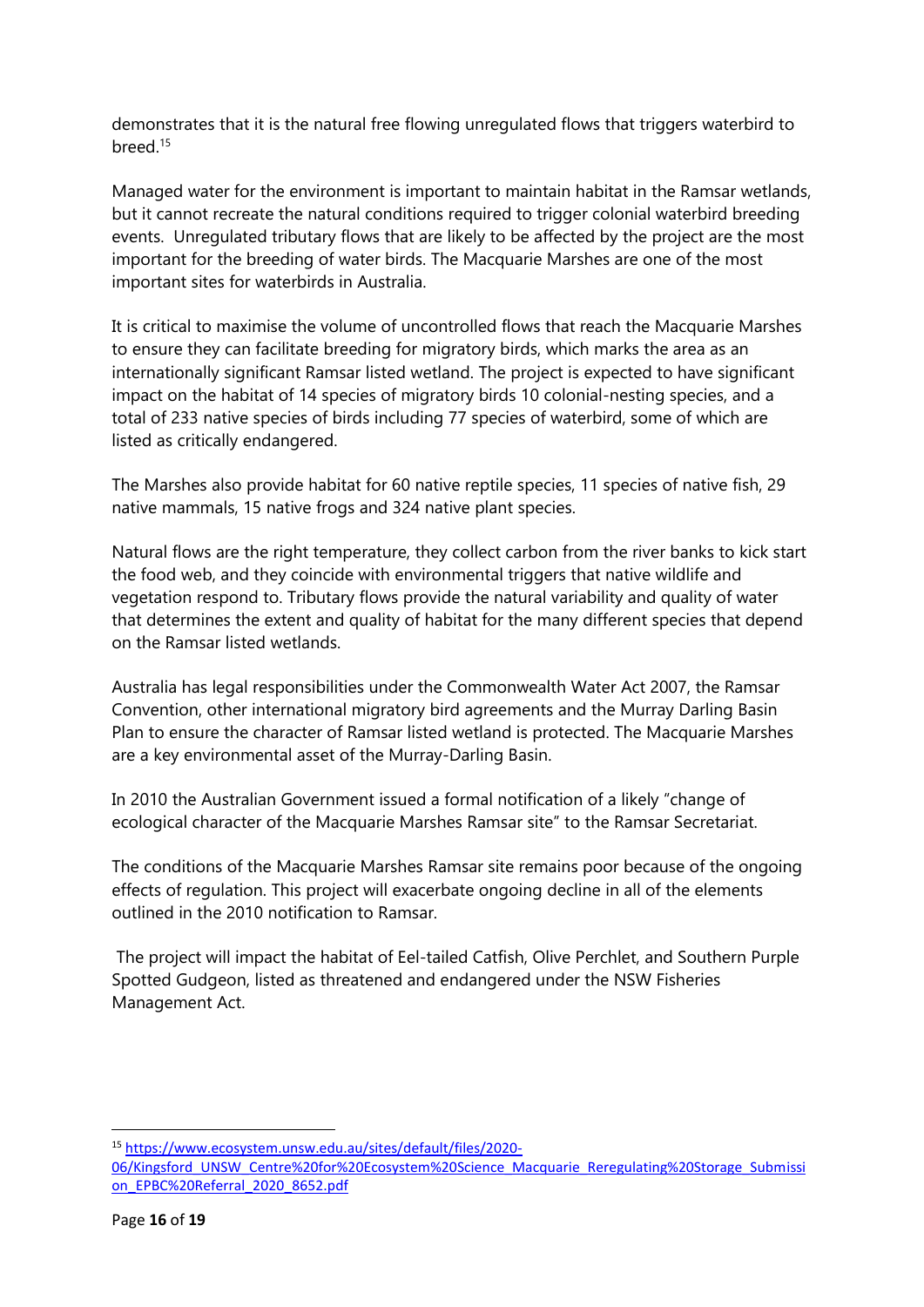As per the projects' EPBC referral, the project will have the following significant impact on the critically endangered Silver Perch, endangered Trout Cod and vulnerable Murray Cod under the EPBC Act:

- Loss of freshwater habitat types such as riffle zones due to inundation, and changes to flow regimes and water quality.
- Impacts to aquatic habitats and riparian vegetation from the regular variability of water levels within the storage and the associated effects on river bank stability.
- Loss or decrease of available recruitment area, due to changes in available habitat.
- Likely impacts to the structural elements that make up established habitat (of vulnerable Murray Cod) in the existing Gin Gin Weir pool, including potential spawning sites.
- The new operational regimes may impact larval recruitment and the movement of fish in the locality.
- Greater variability in the pool levels and altered fish passage opportunities at the location.
- Alterations to important fish habitat in this locality and the potential operation effects on habitat and spawning for Trout Cod and Murray Cod may give rise to potentially significant impacts to these species.

The project will affect the passage of nutrients and organisms that need to migrate up and down the river. The provision of a vertical slot fish ladder does not ameliorate this problem.

Native fish populations in the Macquarie River and Marshes are in extremely poor condition and are identified as an Endangered Ecological Community. Transforming the nature of the river from flowing to a still lake character will suit introduced pest species like European carp and Mosquito Fish.

This project will have a significant impact on the volumes of water available to connect the Macquarie River with the Barwon, especially in drier years. Connection between the Macquarie and Barwon rivers is critical for threatened fish populations.

The 30km weir pool the project will create will kill riparian vegetation such as river red gums, who cannot tolerate extended inundation that would occur during the irrigation system. Some of the individual river red gums that will be drowned because of this project are many centuries old. The loss of these trees cannot be mitigated by the planting of seedlings that will take hundreds of years to grow to the same size as the trees that are being sacrificed, if they make it at all.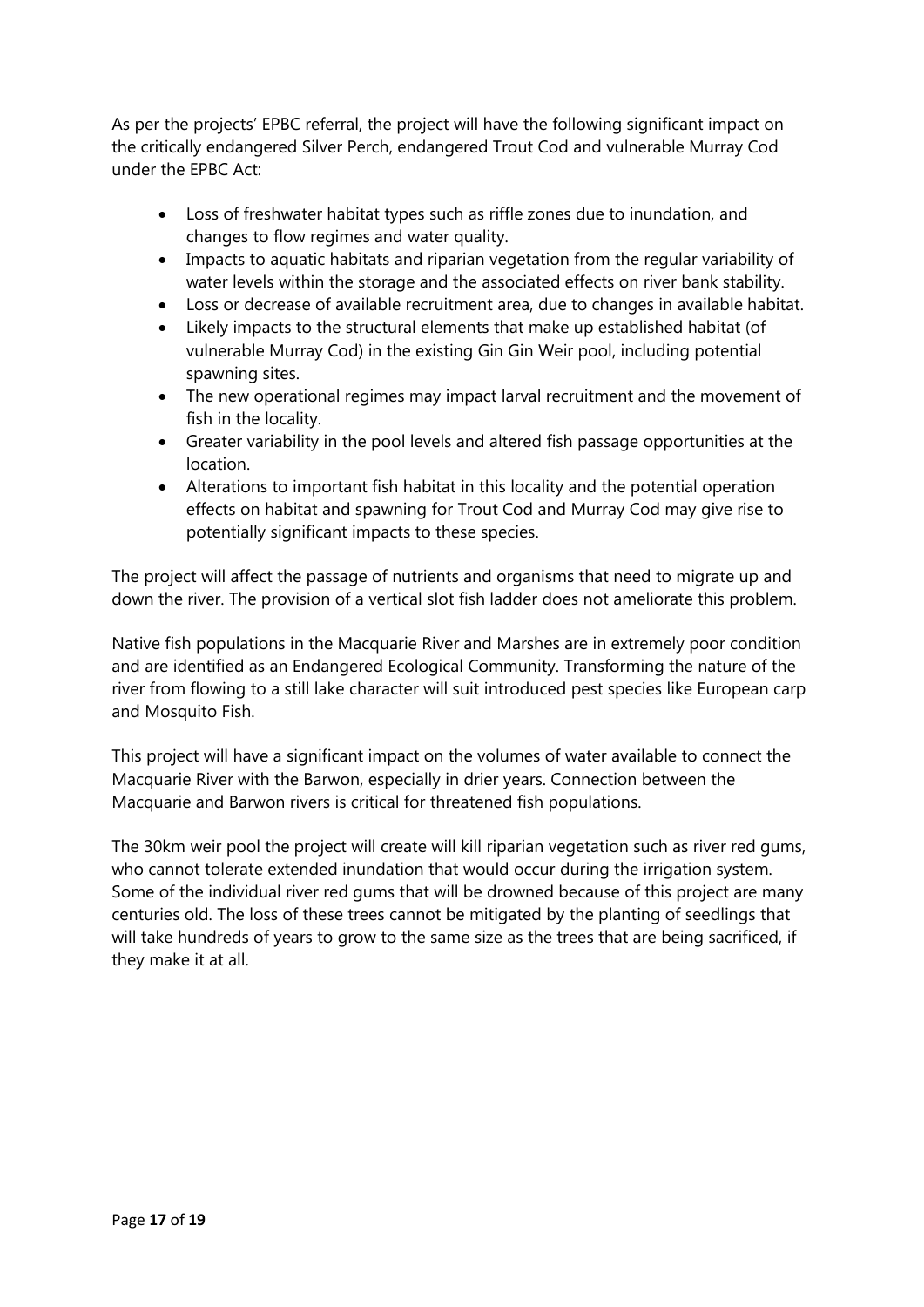## **(d) The impacts of climate change on inland waterways, including future projections, and the role of dams and other mass water storage projects in ensuring security of water supply for social, economic and environmental outcomes**

In 2013 the NSW Government produced a draft report Assuring future urban water security which was never published. This report found Dubbo would have 26% less potable water available by 2030.<sup>16</sup>

A global study of rivers in 2018 concluded we can expect less water in rivers and dams even if rainfall increases with climate change, due to drier soils and reduced runoff.<sup>17</sup>

A report by Interim Inspector General, Mick Keelty found that inflows into the Murray had halved over the last 20 year period.<sup>18</sup>

The loss of rainfall runoff through climate change impacts will prevent the increased storages to meet full capacity over the predicted timeframe. The public investment will be a wasted opportunity with no returns other than ongoing degradation of river systems. Climate change predictions are for continuing higher temperatures, higher evaporation rates, and less rainfall runoff. This means that mass water storage projects will not ensure security of water supply for social and economic outcomes and will intensify the environmental degradation of river systems.

Current water management rules do not take existing droughts of record into account and do not provide for predicted increased extreme weather events caused by climate change in the future.

High temperatures cause higher evaporation rates from large dams and increased transmission losses. The failure of the augmented Chaffey Dam to secure Tamworth water supply, its prime purpose, demonstrates that dams are not the long-term solution to water security in a drying climate.

The current rules for allocation of water under the water sharing plans of the valleys where the four dams proposals are will cause any additional water to be allocated rather than remain in storage for future drought security.

# **(e) water infrastructure technologies that may promote enhanced environmental outcomes,**

Town water supplies on the Barwon and Darling/Baaka rivers could be secured with off river storages, incorporating evaporation reduction technology.

More efficient irrigation technology will improve water security, especially if the flood irrigation of cotton was ceased.

<sup>16</sup> [future urban water security document](http://www.water.nsw.gov.au/__data/assets/pdf_file/0005/665609/assuring-future-urban-water-security-draft.pdf)

<sup>17</sup> <https://newsroom.unsw.edu.au/news/science-tech/long-dry-global-water-supplies-are-shrinking>

<sup>&</sup>lt;sup>18</sup> Interim Inspector General, March 2020. Impact of lower inflows under the Murray-Darling Basin Agreement